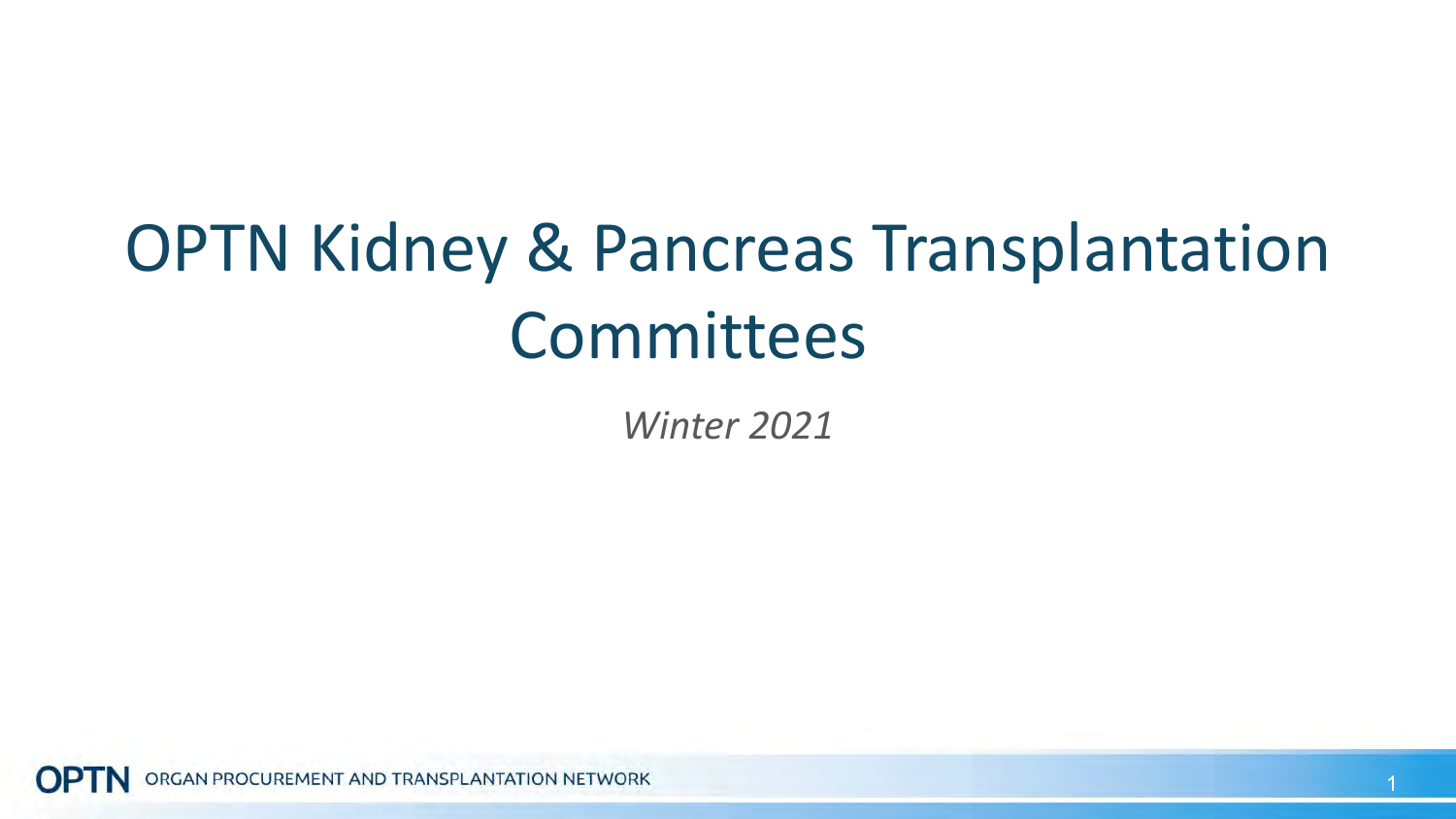#### Update: Kidney and Pancreas Allocation Policies

- **HRSA directed the OPTN to postpone the implementation scheduled for** December 15, 2020 for 60 days to review critical comments
- Implementation is scheduled for March 15, 2021, absent court intervention
	- Eliminate the use of DSA and Region in Kidney and Pancreas allocation policies
	- Addressing Medically Urgent Candidates in New Kidney Allocation Policy
	- Modifications to Released Kidney and Pancreas Allocation
	- Distribution of Kidneys and Pancreata from Alaska
- Medical Urgency data collection period will open on March 8
	- Provides kidney transplant staff one week to update candidate data ahead of implementation
- Implementation toolkits can be found on the OPTN website and professional education is available on UNOS Connect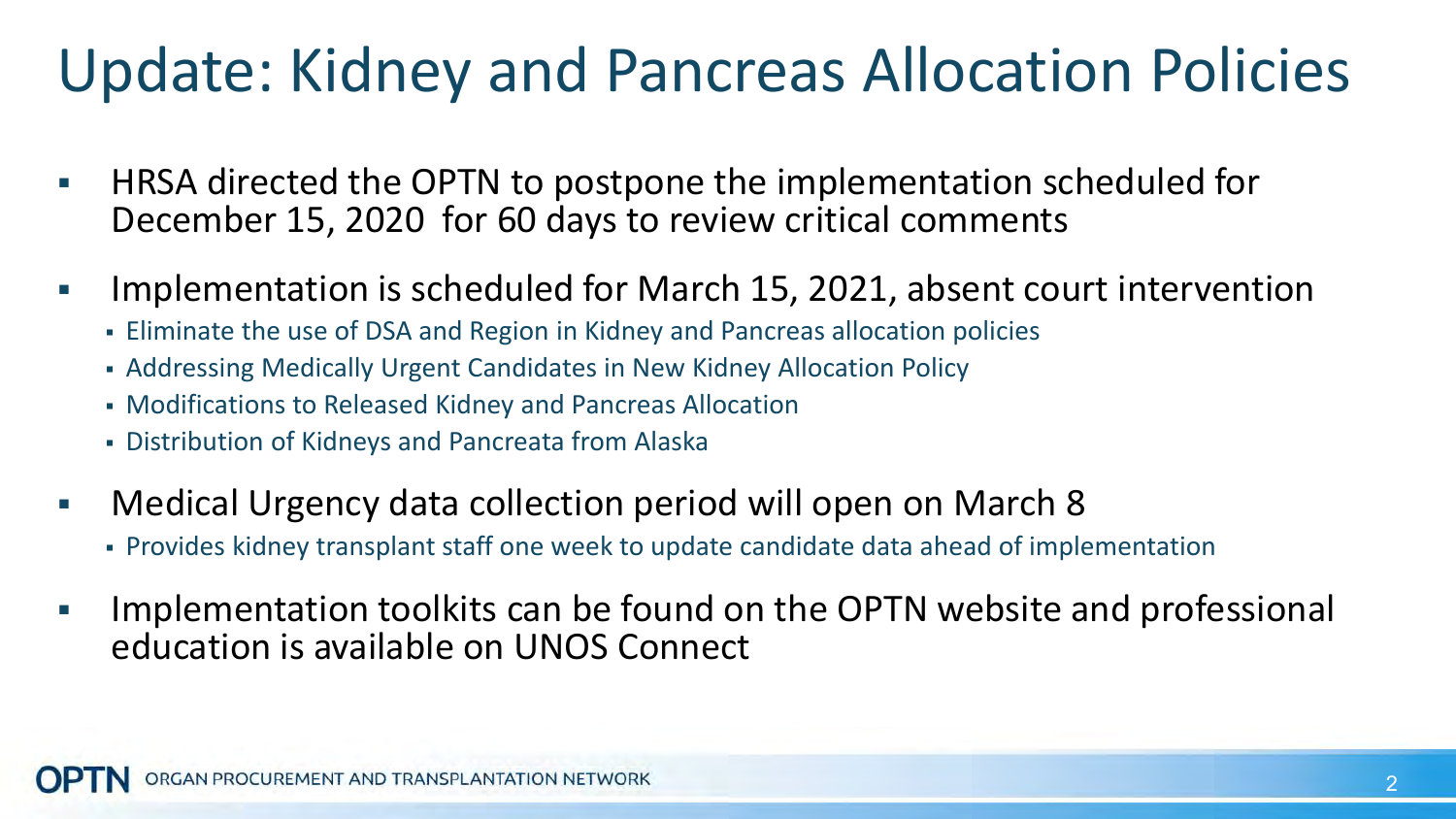### Continuous Distribution Policy Development



ORGAN PROCUREMENT AND TRANSPLANTATION NETWORK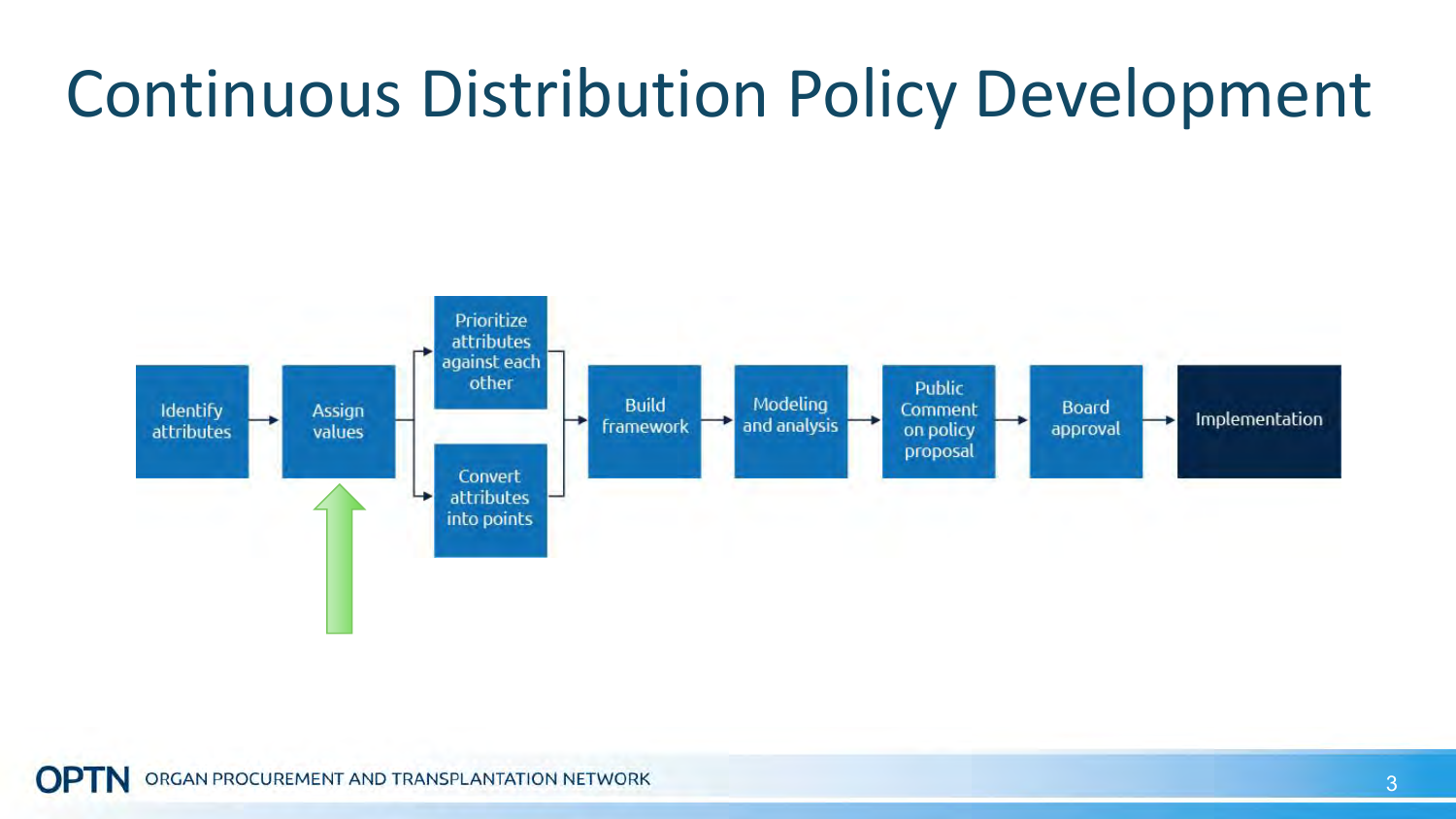### Identified attributes

|                            | <b>Medical</b><br><b>Urgency</b>                            | Post-<br><b>Transplant</b><br><b>Survival</b>                                                           | <b>Candidate</b><br><b>Biology</b>                                                    | <b>Patient Access</b>                                                                                             | <b>Placement</b><br><b>Efficiency</b>                                                                        | <b>Non-Utilization</b>                                |
|----------------------------|-------------------------------------------------------------|---------------------------------------------------------------------------------------------------------|---------------------------------------------------------------------------------------|-------------------------------------------------------------------------------------------------------------------|--------------------------------------------------------------------------------------------------------------|-------------------------------------------------------|
| <b>Kidney</b>              | Medical<br><b>Urgency</b><br>Definition                     | <b>HLA</b><br>$\bullet$<br>Matching<br><b>EPTS</b><br>$\bullet$<br><b>Ischemic</b><br>$\bullet$<br>time | <b>Blood type</b><br>$\bullet$<br><b>CPRA</b><br>$\bullet$<br>Single v<br>Dual Kidney | <b>Prior Living</b><br><b>Donors</b><br>Pediatrics<br>$\bullet$<br><b>SLK Safety Net</b><br><b>Waiting Time</b>   | Travel (cost)<br>$\bullet$<br>efficiency<br>Placement<br>$\bullet$<br>efficiency<br>Dual & En<br><b>Bloc</b> |                                                       |
| <b>Pancreas</b>            | KP <sub>v</sub><br>$\bullet$<br>Pancreas v<br><b>Islets</b> | <b>HLA</b><br><b>Matching</b><br><b>Ischemic</b><br>$\bullet$<br>time                                   | Blood type<br>$\bullet$<br><b>CPRA</b><br>$\bullet$                                   | <b>Prior Living</b><br>$\bullet$<br><b>Donors</b><br>Pediatrics<br><b>PAK</b><br>$\bullet$<br><b>Waiting Time</b> | Travel (cost)<br>efficiency<br>Placement<br>efficiency                                                       | <b>Islets</b><br>$\bullet$<br>Facilitated<br>Pancreas |
| Kidney-<br><b>Pancreas</b> |                                                             |                                                                                                         | Blood type<br><b>CPRA</b>                                                             | <b>Prior Living</b><br><b>Donors</b><br>Pediatrics<br><b>Waiting Time</b>                                         |                                                                                                              |                                                       |

ORGAN PROCUREMENT AND TRANSPLANTATION NETWORK **OPTN**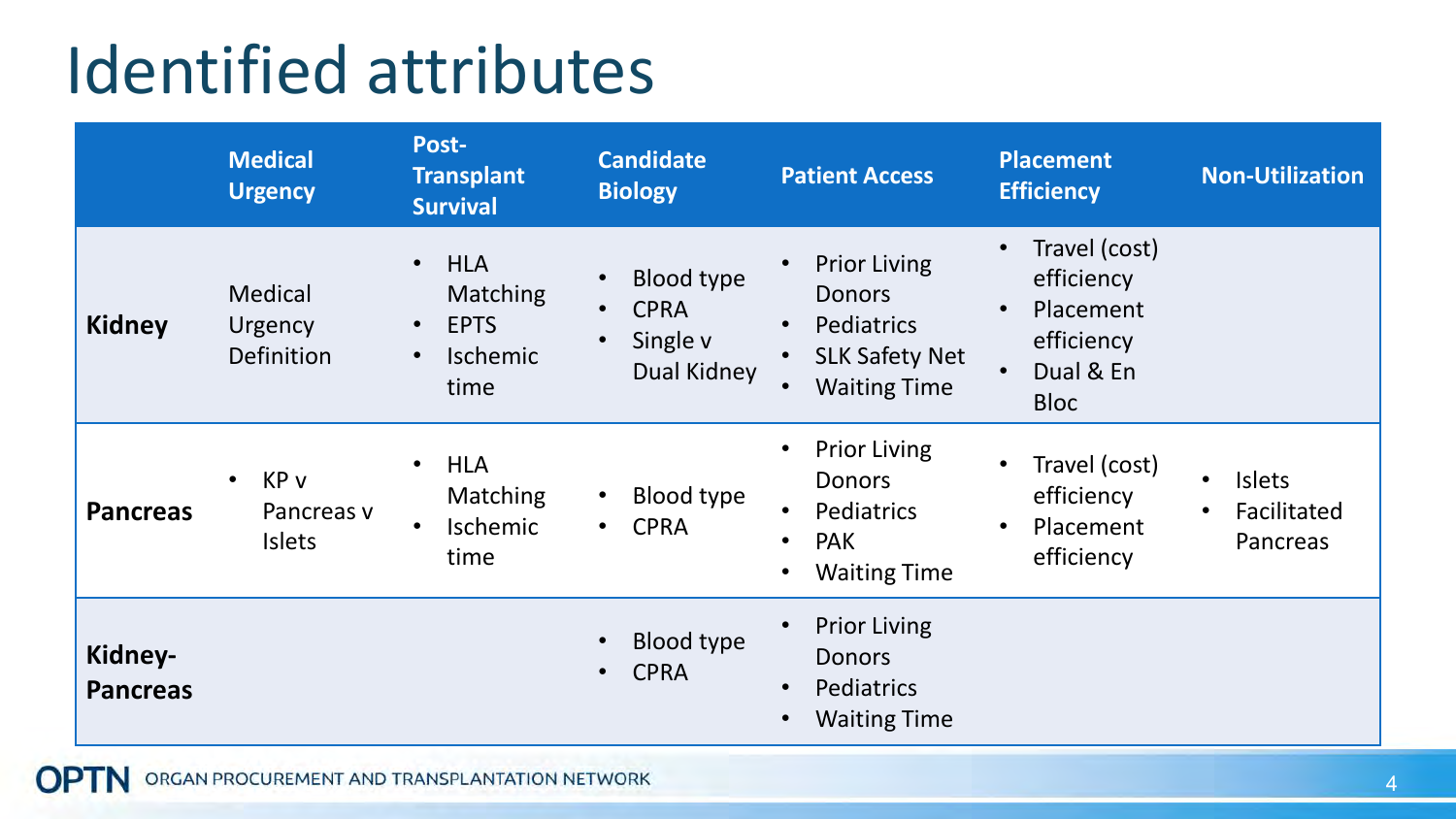# Next Steps: Kidney & Pancreas Continuous Distribution

- The Kidney and Pancreas Continuous Distribution Workgroup will assign values to identified attributes
- Concept papers for Kidney and Pancreas Continuous Distribution are scheduled to be released for public comment in August 2021